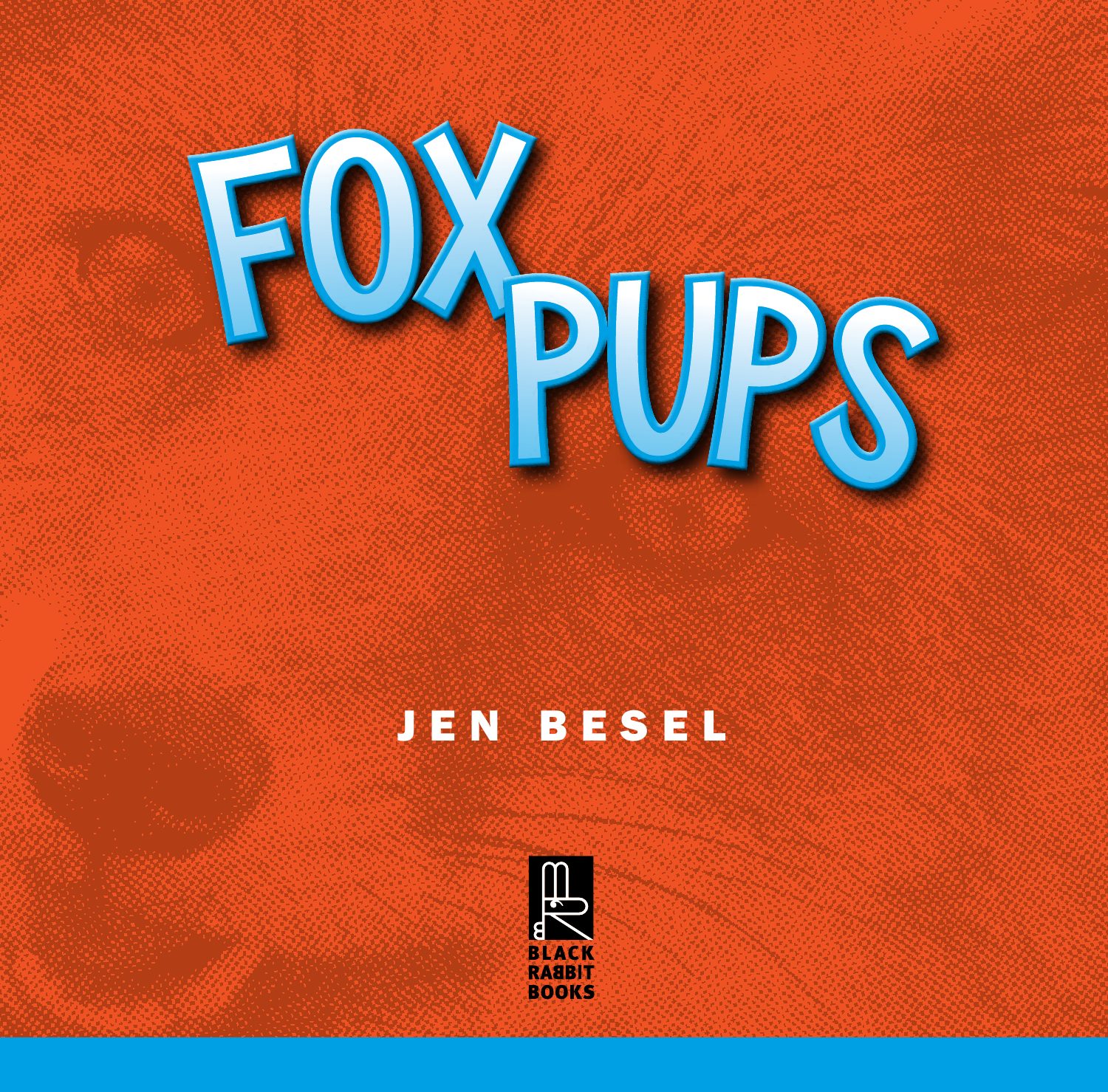Chapter 1 Chapter 2 Chapter 3 More Information . . . . . . . . 22

# Contents



Bolt Jr. is published by Black Rabbit Books P.O. Box 3263, Mankato, Minnesota, 56002. www.blackrabbitbooks.com Copyright © 2020 Black Rabbit Books

Michael Sellner, designer; Omay Ayres, photo researcher

All rights reserved. No part of this book may be reproduced in any form without written permission from the publisher.

Names: Besel, Jennifer M., author. Title: Fox pups / by Jen Besel. Description: Mankato, Minnesota : Black Rabbit Books, [2020] | Series: Bolt Jr. baby animals | Includes bibliographical references and index. | Audience: Age 6-8. | Audience: K to Grade 3. Identifiers: LCCN 2019000750 (print) | LCCN 2019002717 (ebook) | ISBN 9781623101442 (ebook) | ISBN 9781623101381 (library binding) | ISBN 9781644660942 (paperback) Subjects: LCSH: Foxes—Infancy—Juvenile literature. Classification: LCC QL737.C22 (ebook) | LCC QL737.C22 B4767 2020 (print) | DDC 599.77513/92—dc23 LC record available at https://lccn.loc.gov/2019000750

Printed in the United States. 5/19

### Image Credits

Alamy: Alex Witt, 20–21; Arco Images GmbH, Cover; Arterra Picture Library, 22–23; BIOSPHOTO, 13; iStock: BirdImages, 5; chrisboy2004, 11; IAM-photography, 12; Shutterstock: 4eka, 3, 24; aquatarkus, 7 (cards); Eric Isselee, 4, 10, 21 (inset); Geoffrey Kuchera, 6–7; irishka5, 16–17; Jolanda Aalbers, 1; Neil Burton, 18–19; Richard Peterson, 8–9; yod67, 14–15 (fox)

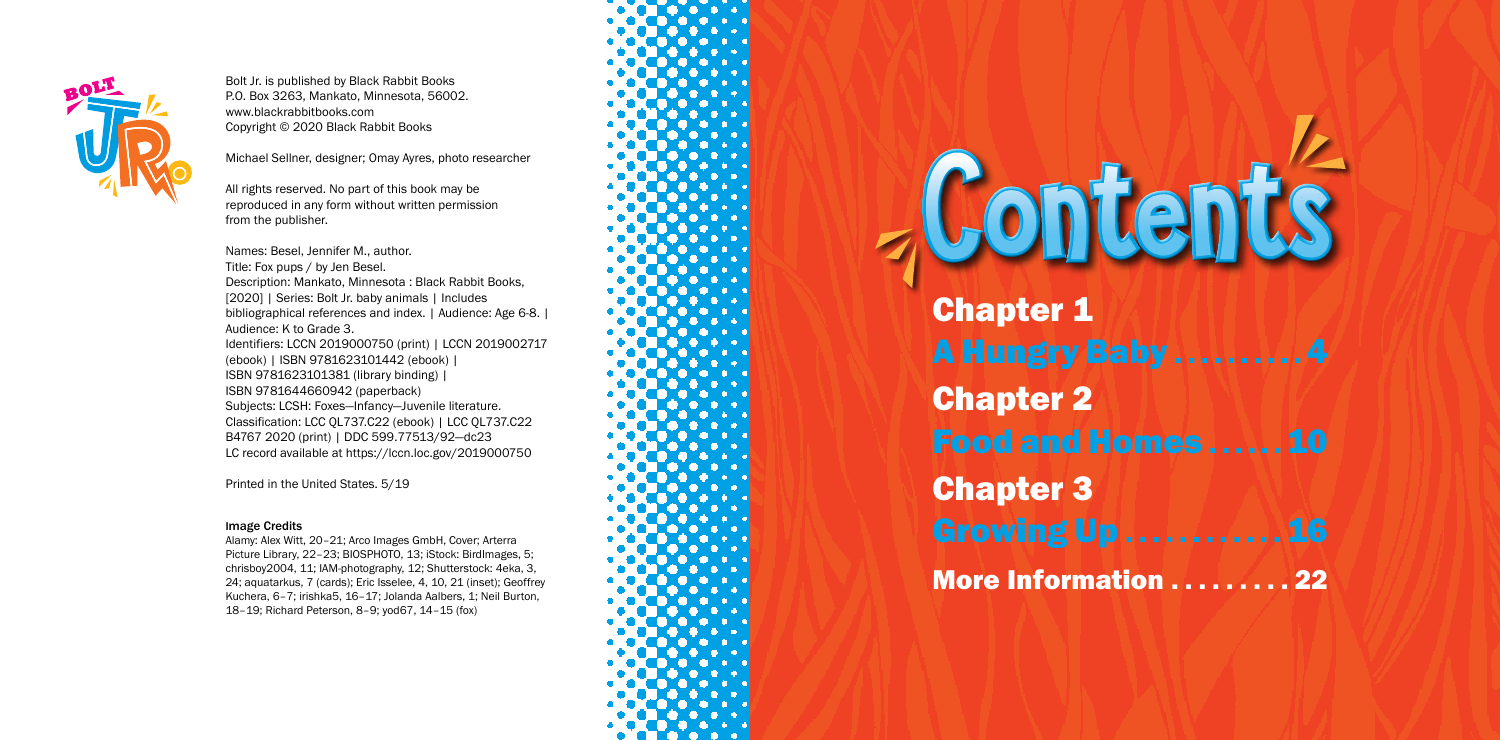sneak: to move in a secret way

000000000000000

A fox pup hides in the grass. It **sneaks** up on its sister. Jump! The pup lands on the other one. Then they wrestle. But soon they need their mother. The pups are hungry!



![](_page_2_Picture_5.jpeg)

## CHAPTER 1

![](_page_2_Picture_1.jpeg)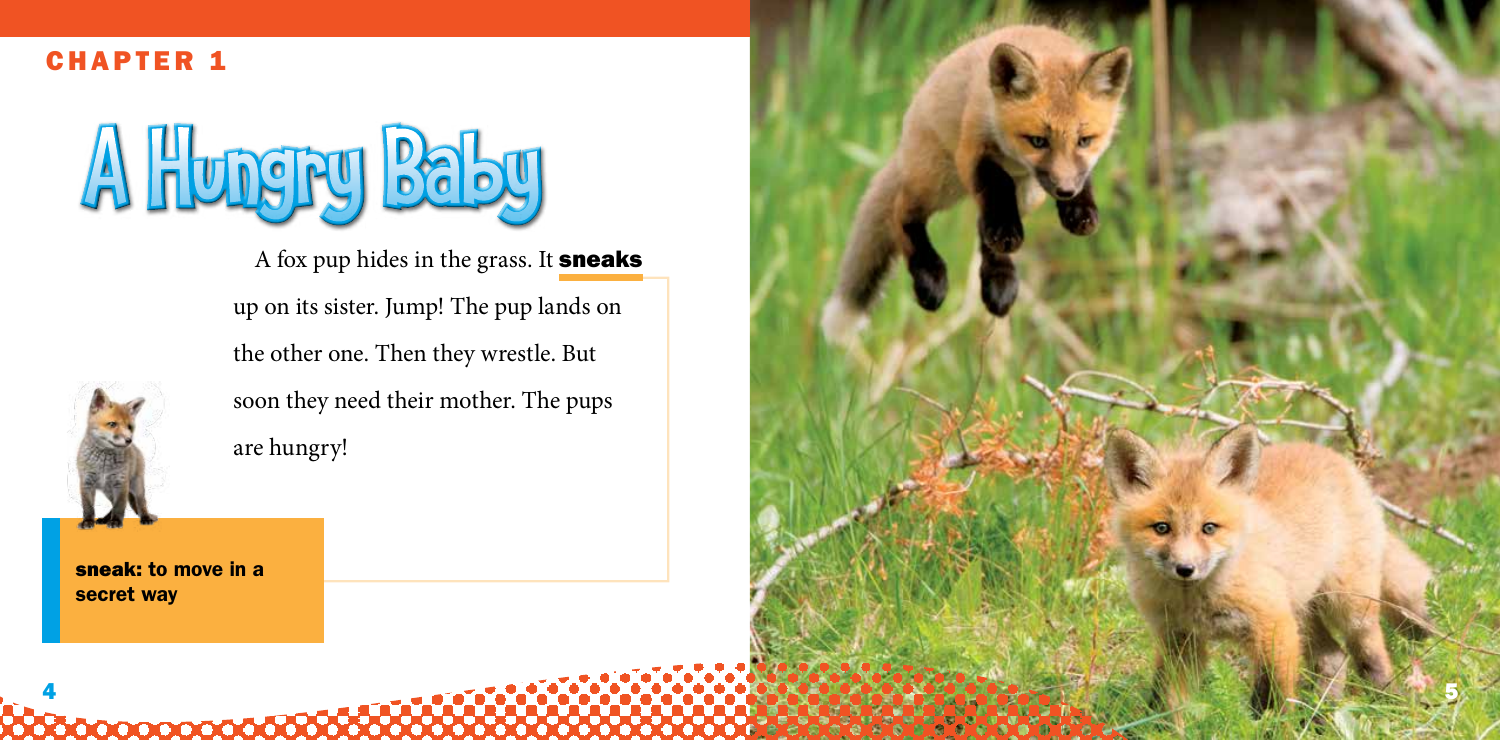about 3 ounces (85 grams)

WEIGHT newborn pup  $\leftarrow \cdots$  COMPARISON

leck of cards

3.4 ounces (96 grams)

## Growing Fast

![](_page_3_Picture_10.jpeg)

Newborn pups can't see or hear. But they grow quickly. In about two weeks, their eyes and ears open. They can see and hear their fluffy family.